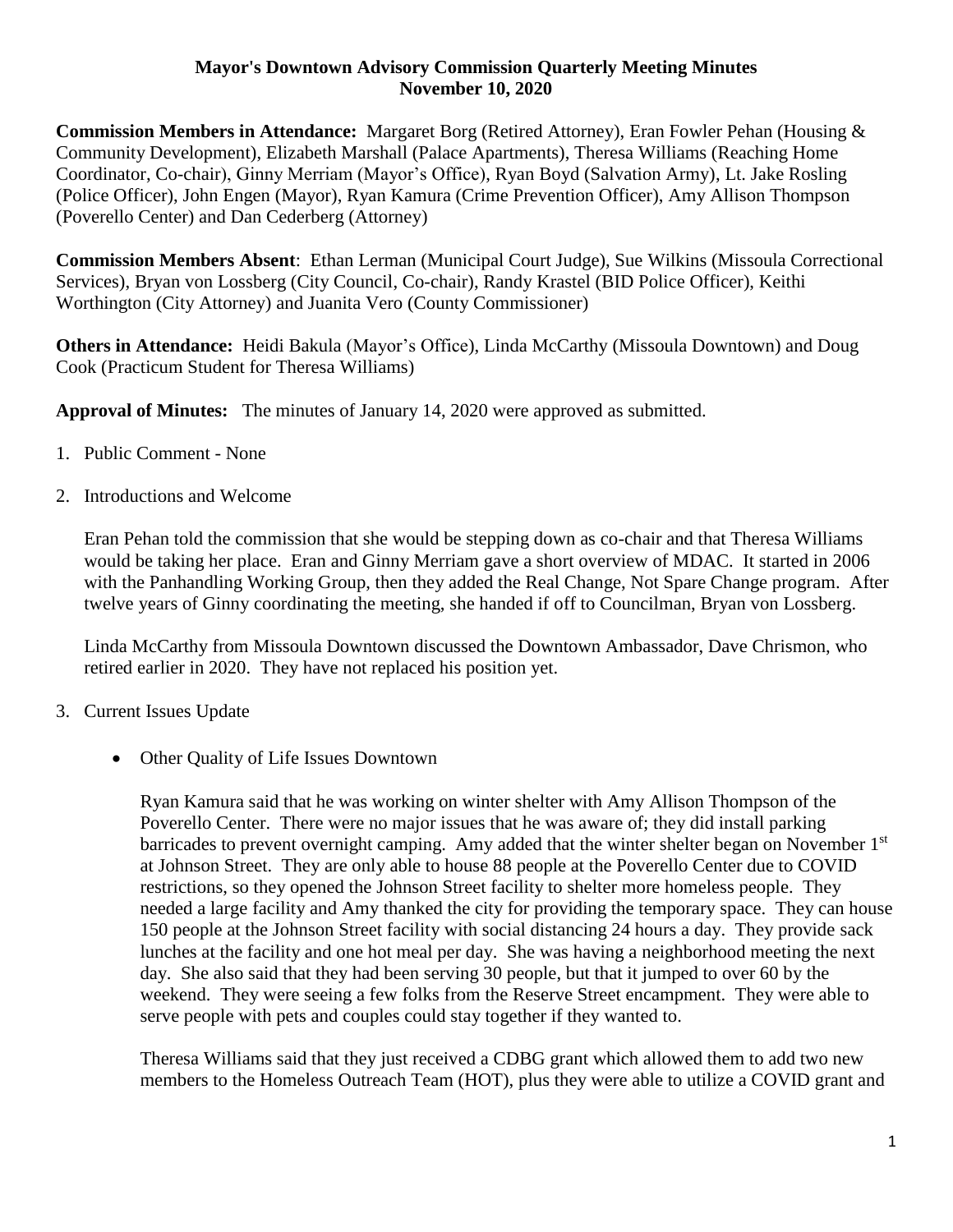now they have a total of five people on HOT so they are fully staffed. They were able to reach out to twenty-five different businesses in one week to let them know their services are available.

## 4. Update on Downtown Issues

Mayor Engen explained that he was interested in filling the gaps in service since safety nets were gone for people to fall back on and now it was up to municipalities to help with more intervention. The Mobile Crisis Team would be coming online on November 16, 2020 and it would be another tool to add support along with the Crisis Intervention Team, the Homeless Outreach Team, Downtown Ambassadors and first responders. He is hopeful that it will improve outcomes, conserve resources and answer with the appropriate response. The Mobile Crisis Team carried some expectation that it would solve all problems related to mental health, but that expectation was not realistic. The city would have to see what the outcomes would be and look at all the data to understand what types of calls were coming in. If folks were having a behavioral crisis often there is not a place to take those individuals that has the therapeutic depth that is needed. He is hoping that the Trinity Project will fill that need and it will have a crisis stabilization component. Once Trinity comes on-line, there would be savings to the city but at this point it is hard to quantify.

It was time to retool what the city's tasks were and new housing is what was needed. People cannot rely on the state or federal government to take care of them like it used to, the responsibility was now on municipalities to step in.

Recently Dakota House was constructed for crisis stabilization, but they don't have staff and only have a few beds. The question is what capacity is needed. Dakota House had barriers and law enforcement cannot deliver people to them for services. The can try to get people admitted through St. Pat's Hospital.

Linda McCarthy from Missoula Downtown thought that the downtown was scary because of COVID and the new restrictions. The Downtown BID Officer, Randy Krastel, had been quarantined four or five times due to interactions with homeless individuals. One person spit on him and it got in his eye, but he did not get COVID. Dave Chrismon had worked on 800 graffiti tags and is still on an anti-graffiti taskforce. Business owners are having a difficult time and may go under. Another stimulus package would really help them. She was able to shift funds from the downtown ambassador position to a second downtown officer. Once COVID is over, they will hire a new downtown Ambassador.

Elizabeth Marshall talked about the Palace Apartments and how it had been much quieter lately. The protests on the sidewalk were hard on residents at the Palace and so were parties that would erupt on the sidewalk. She thought life was quieter because of the cold.

Ryan Boyd from the Salvation Army said they were offering bus tickets, showers and laundry by appointment. They were also able to help with rental and deposit assistance and they were using some leftover COVID money. The Christmas toy drive moved to an online format.

Theresa Williams introduced her practicum student Doug Cook. Doug was working with Randy Krastel and Jake Gillhouse, the new Business Improvement District Officer, and trying to be with them at least fifteen hours per week. Theresa also added that she was moving to a position at the Fire Department to be the Crisis Intervention Team Program Manager.